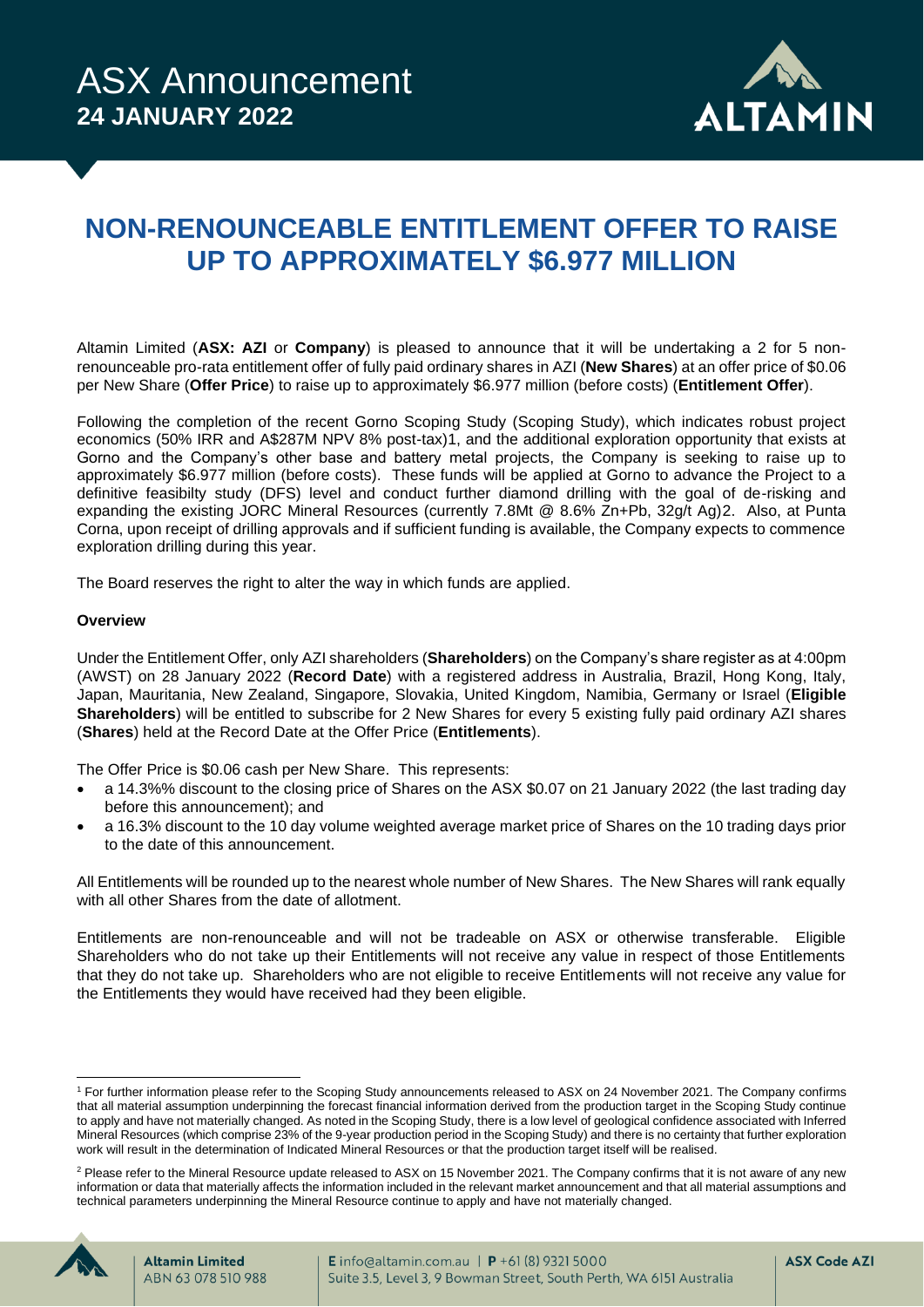

In addition to being able to apply for New Shares under the Entitlement Offer, Eligible Shareholders will also have the ability to apply for additional New Shares in excess of their Entitlement that are not subscribed for by other Eligible Shareholders under the Entitlement Offer, at the Offer Price. In the event that demand for the additional New Shares exceeds the number of additional New Shares that are available then there will be a scale back on a pro rata basis in accordance with their Entitlement. The directors of the Company have reserved the right, subject to the requirements of the ASX Listing Rules and the *Corporations Act 2001* (Cth) (**Corporations Act**), to place any shortfall at their discretion within 3 months of close of the Entitlement Offer.

The Entitlement Offer is not underwritten.

The Company is pleased to advise that its largest Shareholder, the Victor Smorgon Group through VBS Exchange Pty Limited, has committed to take up its full Entitlement under the Entitlement Offer and in addition has confirmed that it may subscribe for New Shares in the shortfall, if any, subject to its shareholding not exceeding 19.99%.

The Company's Managing Director has also indicated that he or his entities will take up their full Entitlements under the Entitlement Offer and, depending upon demand, may also apply for shares in the shortfall (which will be subject to shareholder approval).

Following completion of the Entitlement Offer and assuming Eligible Shareholders take up their Entitlement in full, the Company will have issued approximately 116,285,649 New Shares, resulting in a total of approximately 406,999,771 Shares on issue. This number excludes any allowance for Shares issued in the event that any option holders of the Company exercise their right to convert their securities to Shares prior to the record date (4.00pm AWST on 28 January 2022).

#### **Offer Documents**

Further information regarding the Entitlement Offer, including how Eligible Shareholders may apply for their Entitlement, is included in the offer booklet released to ASX today (**Offer Document**). A copy of the Offer Document (including a personalised entitlement and acceptance form) will be sent to Eligible Shareholders on or about 2 February 2022. Those Shareholders who the Company determines to be ineligible Shareholders will also be notified by letter.

Like many investments in mining exploration companies, an investment in the Company involves risks. A number of these are summarised in the Offer Document, including but not limited to risks associated with the development of the Gorno Project, financing, approvals processes, going concern and exploration risks.

An Appendix 3B in relation to the Entitlement Offer and a notice under section 708AA(2)(f) of the Corporations Act will be lodged with ASX today.

## **Timetable**

The indicative timetable for the Entitlement Offer is set out in the table below:

| <b>Event</b>                                                                                                                     | Date                      |
|----------------------------------------------------------------------------------------------------------------------------------|---------------------------|
| Announcement of the Entitlement Offer and lodgement of Offer<br>Booklet, Appendix 3B and Section 708AA Cleansing Notice with ASX | Monday, 24 January 2022   |
| Letter to optionholders                                                                                                          | Monday, 24 January 2022   |
| Shares traded on an 'ex' Entitlement basis                                                                                       | Thursday, 27 January 2022 |

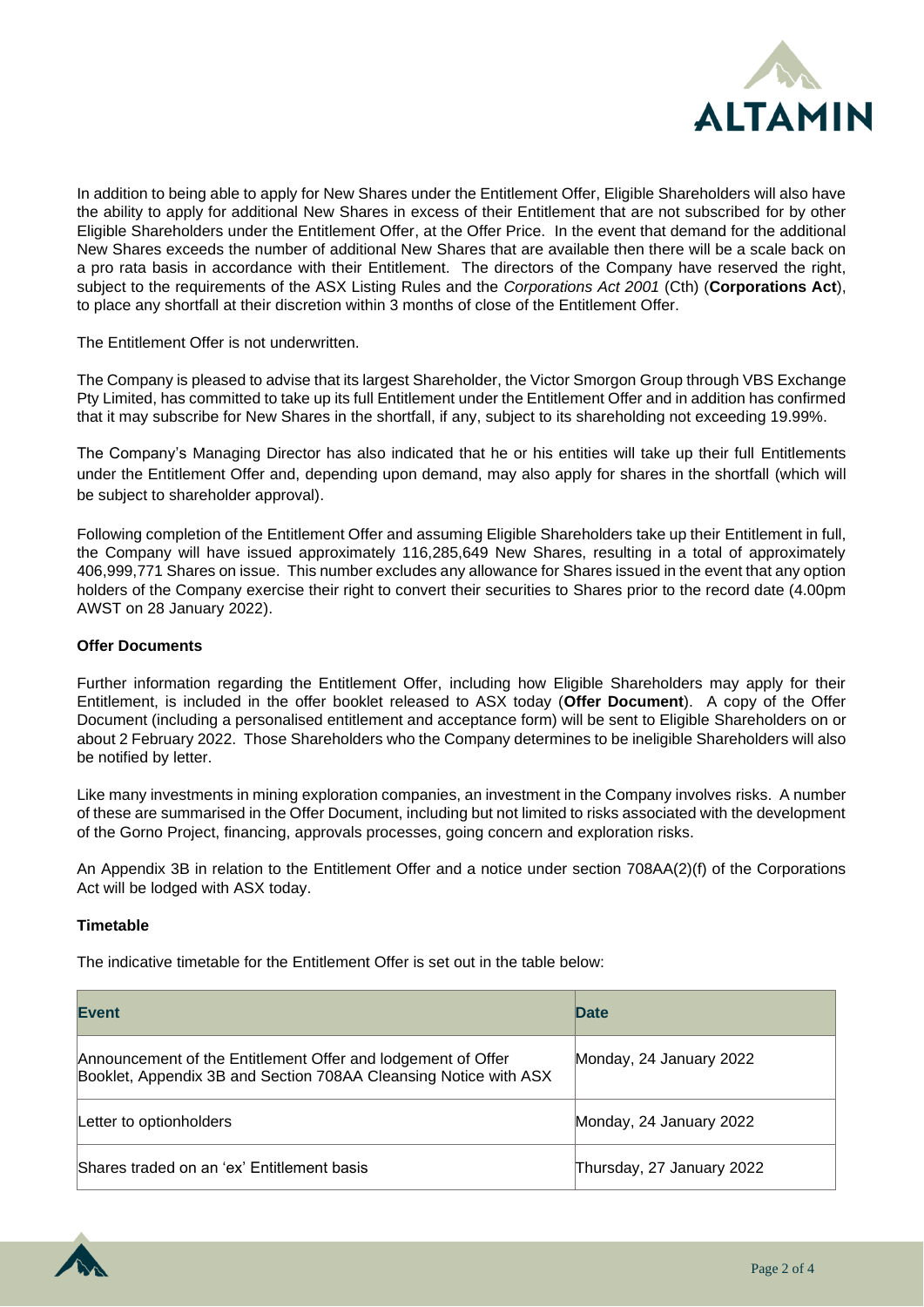

| Record Date for Entitlement Offer (4:00pm AWST)                                                                                         | Friday, 28 January 2022    |
|-----------------------------------------------------------------------------------------------------------------------------------------|----------------------------|
| Entitlement Offer opens and dispatch of Offer Booklet (including<br>personalised entitlement acceptance forms) to Eligible Shareholders | Wednesday, 2 February 2022 |
| Announcement to ASX regarding dispatch of Offer Booklet                                                                                 | Wednesday, 2 February 2022 |
| Last day to extend Entitlement Offer Closing Date                                                                                       | Tuesday, 8 February 2022   |
| Entitlement Offer Closing Date (5:00pm AWST)<br>Applications for any Shortfall also due                                                 | Friday, 11 February 2022   |
| New Shares quoted on a deferred settlement basis                                                                                        | Monday, 14 February 2022   |
| Results of Entitlement Offer announced to the ASX                                                                                       | Friday, 18 February 2022   |
| Issue and allotment of New Shares under the Entitlement Offer<br>Deferred settlement trading ends                                       | Friday, 18 February 2022   |
| Lodge Appendix 2A                                                                                                                       | Friday, 18 February 2022   |
| Trading of New Shares issued under the Entitlement Offer                                                                                | Monday, 21 February 2022   |

All dates and times are indicative only and subject to change. All times and dates refer to times and dates in Perth, Australia. Subject to the requirements of the Corporations Act, the ASX Listing Rules and any other applicable laws, the Company reserves the right to (i) not proceed with the Entitlement Offer and return any applications moneys received without interest; or (ii) vary the dates and times above (including closing the offer earlier or later) without notice.

This announcement does not constitute an offer to sell, or a solicitation of an offer to buy, securities in the United States, or in any other jurisdiction in which such an offer would be illegal. The securities referred to in this document have not been and will not be registered under the United States Securities Act of 1933 (the 'US Securities Act'), or under the securities laws of any state or other jurisdiction of the United States and may not be offered or sold, directly or indirectly, within the United States, unless the securities have been registered under the US Securities Act or an exemption from the registration requirements of the US Securities Act is available. This document may not be distributed or released in the United States.

## **ENDS**

## **Authorised for release to the ASX by the board of directors of the Company.**

#### **For further information, please contact:**

**Alexander Burns** Non-executive Chairman +61 8 9321 5000 info@altamin.com.au

**Stephen Hills** Finance Director and Company Secretary +61 (0)8 9321 5000 info@altamin.com.au